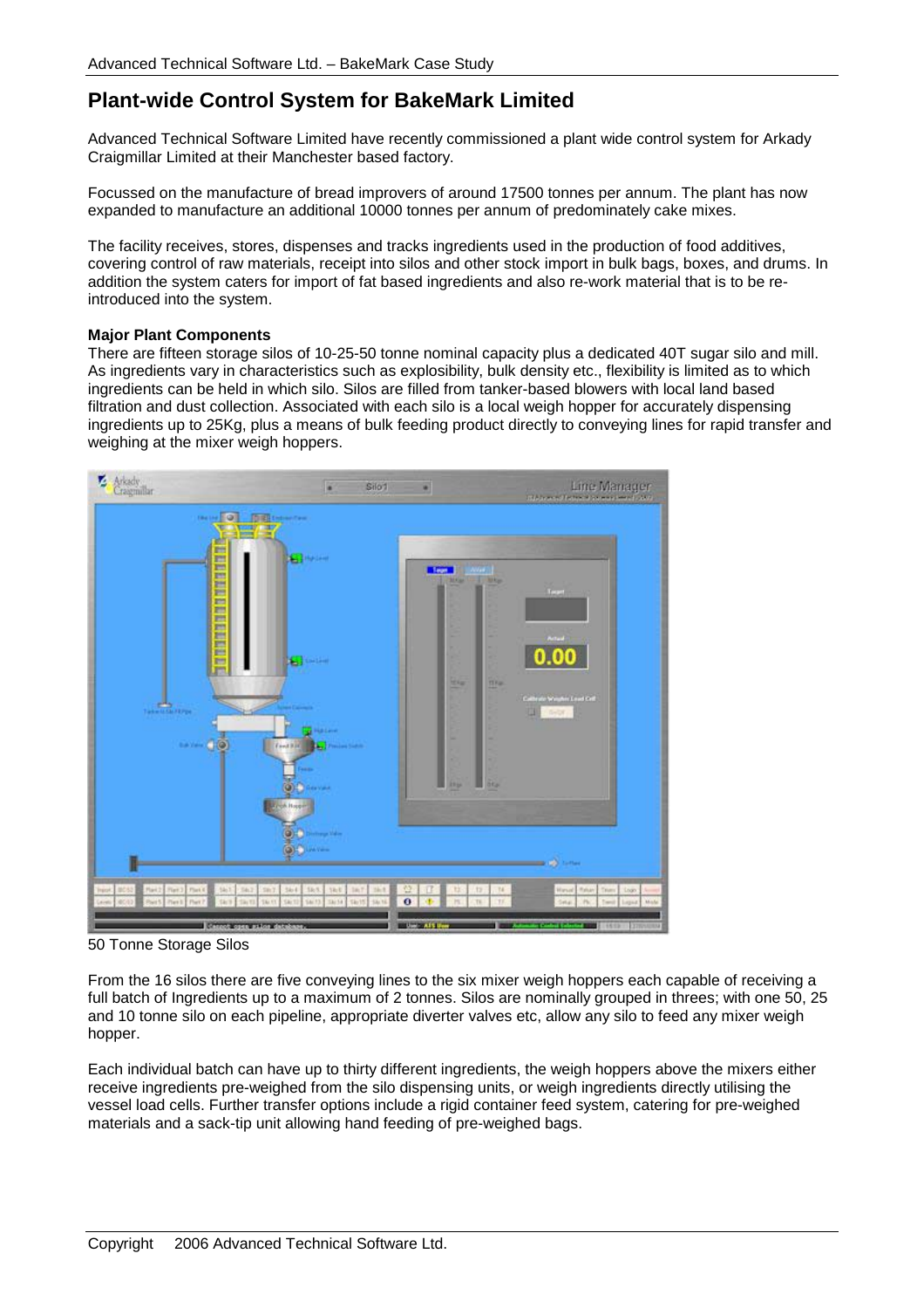As a batch is started, the dose requirements for each line are added to the end of the appropriate scheduling queue. The queues are scanned continuously to see what can be done next. Each line starts with the top (oldest) requested dose and checks if the destination weigh hopper is busy with any other line or non-silo ingredients and if free, sends the dose.

If the first request cannot be started, the system similarly checks the second and subsequent requests to determine if the line can be utilised. This allows 'queue jumping' and avoids transfer lines being held up for long periods waiting for weigh hoppers to come free.

On completion of a dose, the system removes the satisfied call from the queue. Whenever the system either starts a dose or reaches the end of the queues without being able to start a dose, it then checks to see if any weigh hopper requiring non-silo ingredients is available and if so starts a complete hand ingredient cycle at the sack tip station or feed from the required rigid container. Provision is also included to allow fats or other ingredients to be added directly at the mixer.



Rigid Container Filling System

Should a silo run empty during a transfer the system checks to see if a substitute silo is available and if so switches to this silo. If none is available or the substitute also runs empty then the system alarms and allows completion of this dose via the use of an emergency pallet. If an emergency pallet is requested the control system will mark the remainder of the required silo amount to come from a pallet unit. The pallet operator then sets up an emergency pallet ready for transfer via the sack tip unit. The emergency pallet facility does not commence until all silo transfers are complete this allows the system to cope with multiple silos running out of material during a single batch.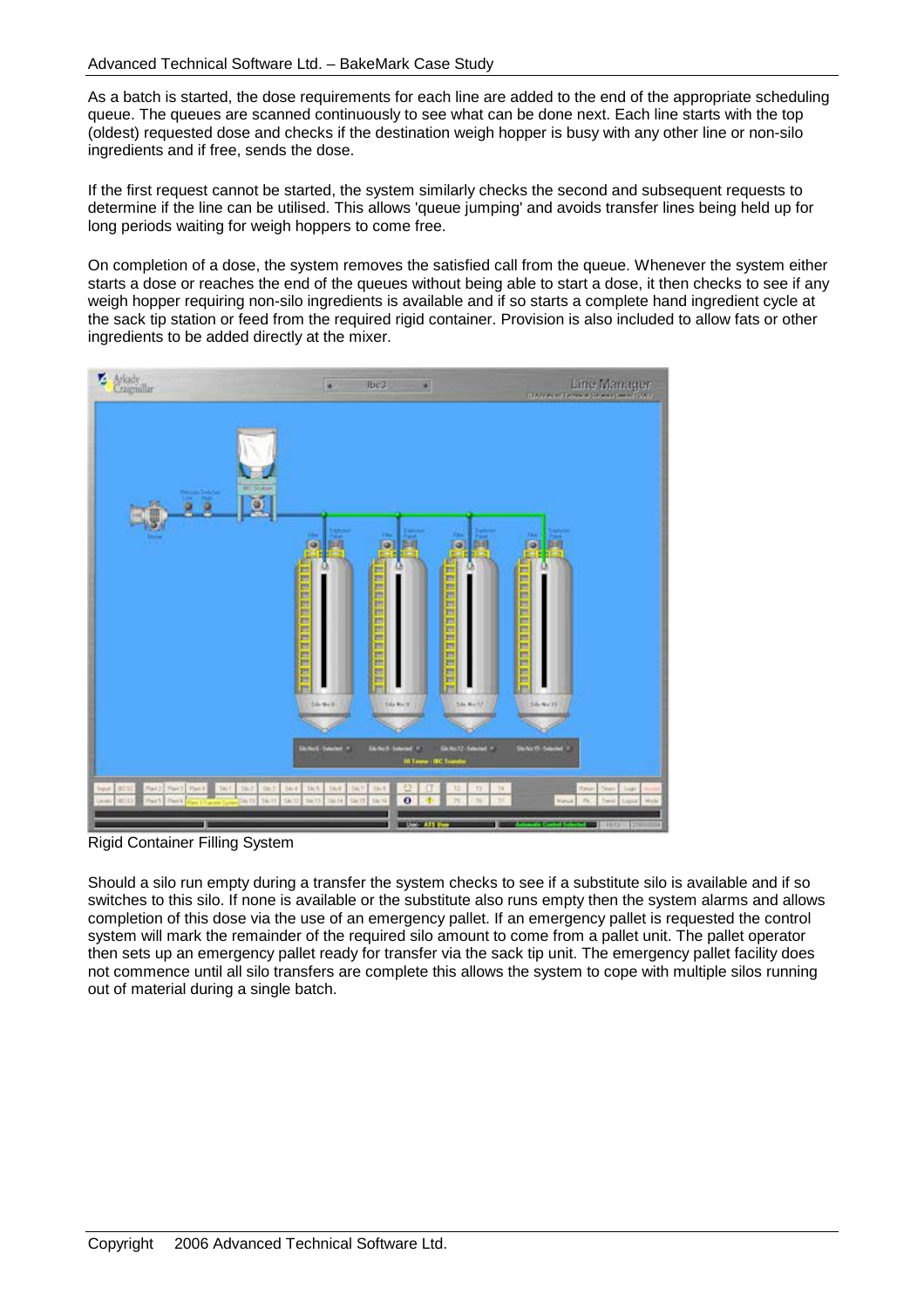#### **Weighing Techniques**

The core processing function of the system is weighing and batching. Accuracies depend on the weighing equipment specification, however; well-designed weighing algorithms within the PLC are essential.

Each silo has a feed screw, which can discharge either fast or slow, directly into the pneumatic conveying line to a calling mixer weigher. Alternatively it can slow feed in reverse to top up the buffer hopper and feeder. After material is weighed into the silo weigher it is transferred to the mixer weigher.



Silo Bottom Transfer Equipment

In order to achieve accuracy throughout the system, small quantities <25Kg are weighed at the silo and transferred across to the mixer weigher, whilst larger quantities >150Kg are weighed directly into the mixer weigher.

Weights within the range 25-150Kg are weighed using a combination of these techniques. The philosophy is to directly weigh to the mixer weigher as much as possible for speed, but to stop short leaving a small quantity for the small silo weigher to compensate for any inaccuracies.

'In-flight' is the material, which arrives at a weigher after the action has been taken to stop feeding. This is caused by inertia of feed screws, and literally by material being in flight in pipes or falling through the air in the weigher, which land after the feeding stops.

When ingredients are weighed directly into the mixer weighers, the in-flight will be a function of the material and the distance between source silo and destination mixer. The in-flight material will in the main be the material in the pipeline, and will not be affected by the level in the weigher. Hence there is one in-flight per silo to mixer combination. i.e. 96 in-flight values, which are dynamically adjusted after each weighment.

When ingredients are weighed at the silos, there are much smaller quantities involved, and the in-flight material is the quantity falling from the feeder into the weigher. The more ingredient that is already in the weigher, the higher the level, and hence the smaller the in-flight value.

A single value of in-flight for each weigher does not give appropriate compensation throughout the range. To overcome this, each silo weigher has five in-flight bands per silo per mixer, giving a total of 480 dynamically adjusted in-flight values. Using multiple in-flights significantly increases the weighing accuracy.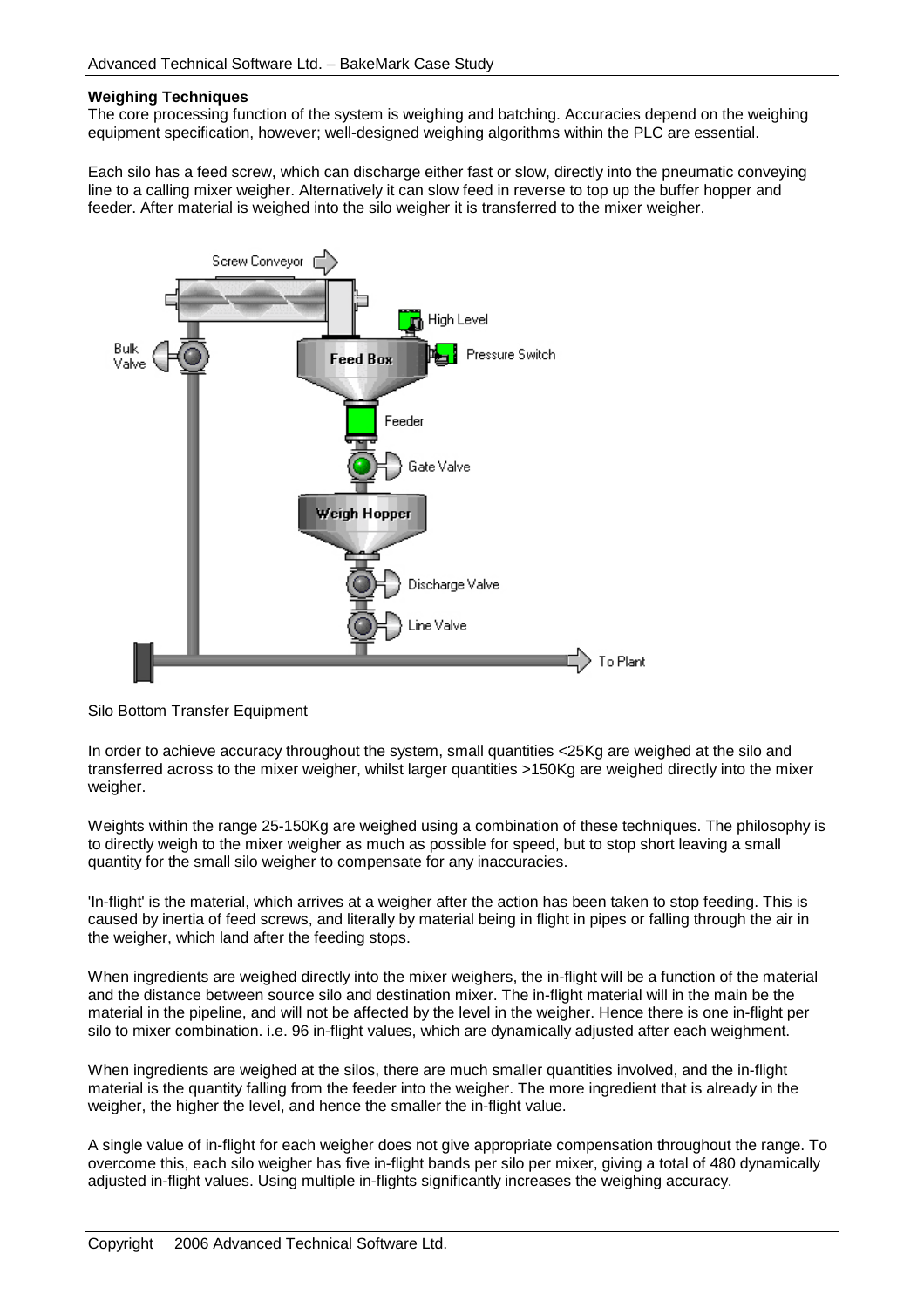# **Plant Wide Control System**

The original system installed around 10 years ago, consisted of a master Mitsubishi A3A PLC with six A1S PLC's primarily used for emergency backup purposes, did not have the necessary facilities to handle the increased production and flexibility of the extended plant.

The new automation system covers all materials handling, storage, weighing, batching and blending and tracing of over 2000 different ingredients in use, as well as tracking over a million individual items throughout the factory.

The contract included control panels, continuous level monitoring, network equipment, PLC's, SCADA and a bespoke windows application distributed over a number of network clients plus all software for the complete automation system.

# **Equipment Layout**



As the whole factory is totally dependant on the control system a high quality server was installed with inbuilt redundancy via dual power supplies, memory, and disc storage via six hard drives organised as two raid clusters.

The new system retained the existing plant I/O, however, the main processor was upgraded to the latest Q series and PLC to PLC communications upgraded to Ethernet. The new Q series processor was programmed using Mitsubishi IEC Developer software, which allowed standard program blocks to be designed and re-used for many of the sophisticated control functions.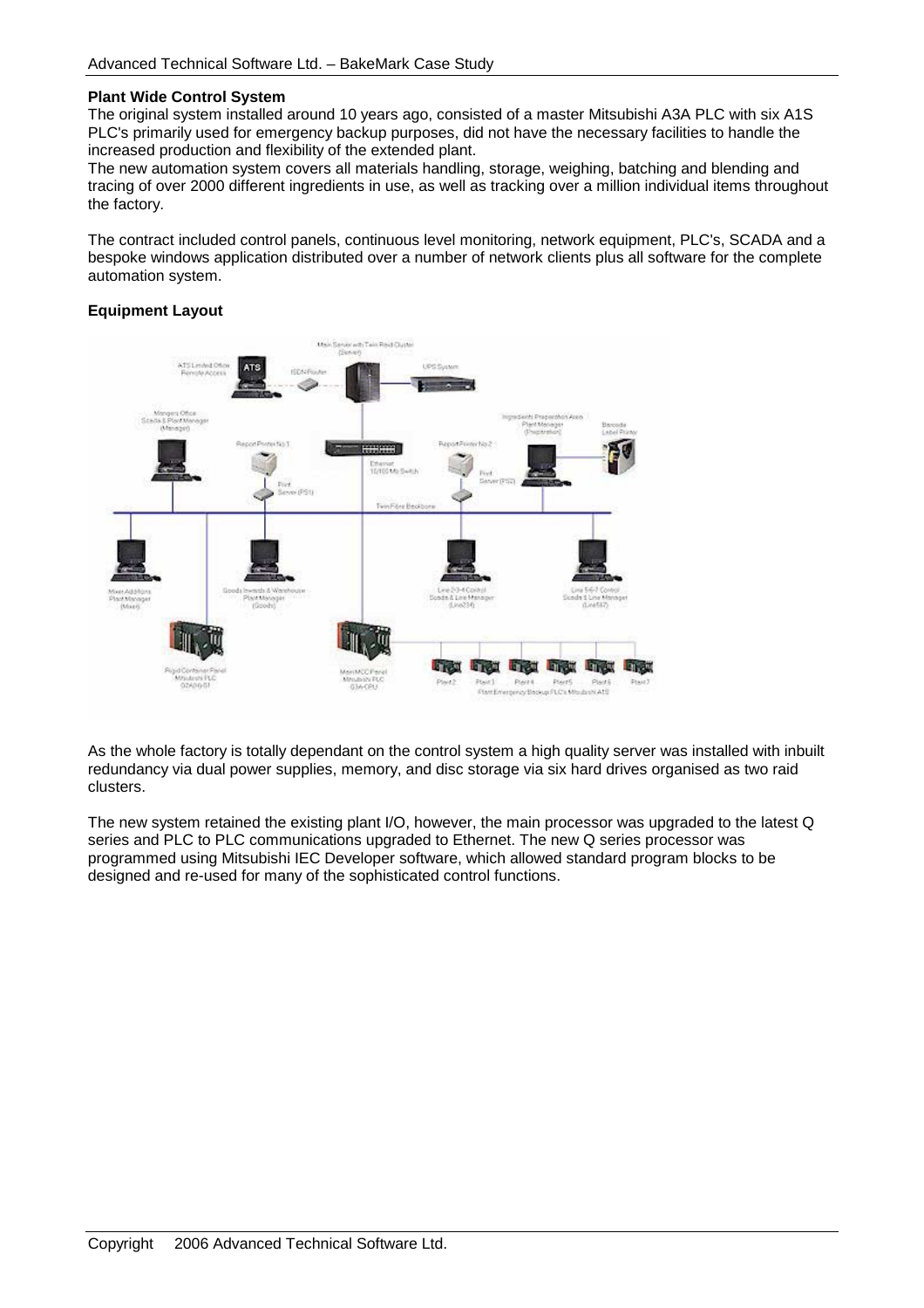### **Automation Software**

Although most SCADA packages include some form of product batching and control the very specific requirements for this plant precluded their use. Based on our extensive experience on this type of plant it was decided to distribute the control operation into two distinct areas.

ATS developed a bespoke software application called 'Plant Manager', which handles all material imports, the ingredients preparation area and mixer additions. It also provides administration facilities, to handle recipe set-up, materials tracking and reporting.



Mimic showing a single production line

Each production line is also supported by it's own PC running 'Line Manager', developed by ATS using Citect SCADA. Each line is dedicated to a particular mixer; however, any 'Line Manager' can control all production lines dependant on a user's authorisation.

A major feature of the system gives the production manager the ability to pre-determine the work to be carried out over a forthcoming period or shift. It has a capability of storing up to thirty runs for each mixer. Each run of a particular job has a projected start time so that notice can be given of which pallet and/or rigid containers need to be prepared to meet production requirements. Picture 6 - Mimic showing a single line weighing Status

The 'Line Manager' PC's allow production scheduling on a line basis and also displays all plant status information, mimics, production and plant alarms along with sophisticated maintenance and set-up facilities.

The final choice of SCADA manufacturer was paramount to the success of this very complex project. Although being an approved systems integrator for a number of leading SCADA systems the final choice by ATS and one, which has proved extremely successful, was the use of Citect.

Citect was chosen for four main reasons: -

- Tightly integrated and easy networking
- Facilities for generating complex and scalable graphics using master templates
- Ci-code a powerful inbuilt 'C' like programming language
- Data access and interaction between applications using Citect API function calls